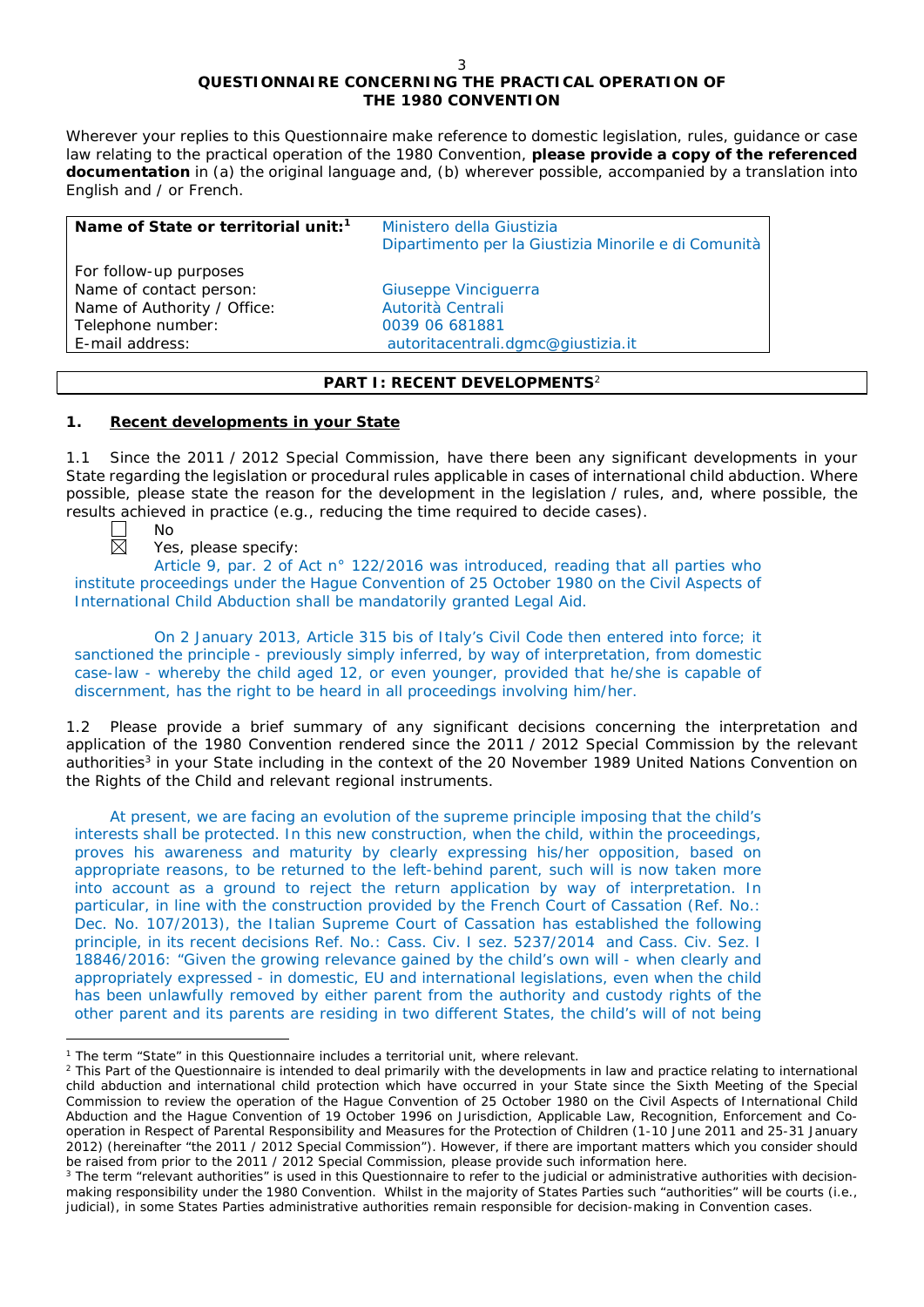returned to the left-behind parent from whom he/she had been arbitrarily removed shall prevail even when there are no reasons to fear for the child's psychological or physical integrity upon return; return shall then be denied whenever the Judge has established that the child's refuse reflects its own reasonable existential and affective project, is supported by a constant, strong will, and is adequately motivated. Should the Judge decide otherwise, it would cause the child a serious, and most probably irreversible, damage, far from protecting and safeguarding him/her".

However, the jurisprudential orientation - according to which granting a return application would imply to demonstrate the actual exercise of factual parental responsibility on the child at the time of the latter's transfer - has been reaffirmed, regardless of the mere entitlement of such responsibility (Cass. Civ. I sez. 14561/2014 and Cass. Civ. I sez. 6139/2015) as well as of any reasons for its failed implementation.

Furthermore, the return rejection in accordance with Article 13 of the Hague Convention, is applied in a very restrictive and strict sense in Italy, considering the exceptional nature of this rule, being it limited to those cases where a serious danger for the child's psychological or physical integrity, resulting from his/her return to its original environment, has been ascertained (Cass. Civ. I sez. 14792/2014 and Cass. Civ. I Sez. 2417/2016).

1.3 Please provide a brief summary of any other significant developments in your State since the 2011 / 2012 Special Commission relating to international child abduction.

## Please insert text here

## **2. Issues of compliance**

No

2.1 Are there any States Parties to the 1980 Convention with whom you are having particular challenges in achieving successful co-operation? Please specify the challenges you have encountered and, in particular, whether the problems appear to be systemic.

岗

Yes, please specify:

Challenges in achieving succesful co-operation with a lot of Central Authorities are

numerous. A synthetic listing is impossible to draw up here<br>2.2 Are you aware of situations / circumstances in which the 2.2 Are you aware of situations / circumstances in which there has been avoidance / evasion of the 1980



Yes, please specify:

Some countries tend to interpret quite extensively the legal impediments to the child's return to his/her country of origin - which basically would be mandatory - in accordance with Article 13 of the Hague Convention, to include any difficulties in settling down back again with its own family environment, which can vary greatly in type and intensity. In particular, Polish Judicial Authorities sistematicly order, during the proceeding of return, a psychological examination of the children abducted to evaluate, in a comparative key, nature and intensity of their relationships with each parent. These kind of non necessary inquiries puts in a very favorable position the taking parent who has wrongly kept exclusive contacts with the child and opens an easy path to the rejection of the applications of return under article 13 of the Convention.

On the contrary, in Italy most practitioners share the general criteria providing that a return application filed over one year after the child's abduction shall be preliminarily assessed very strictly

.In general, problems arising from failure to comply with the timing provided by the Convention are very frequent.

## **PART II: THE PRACTICAL OPERATION OF THE 1980 CONVENTION**

## **3. The role and functions of Central Authorities designated under the 1980 Convention**<sup>4</sup>

*In general*

 $\overline{a}$ <sup>4</sup> See also Section 5 below on "Ensuring the safe return of children" which involves the role and functions of Central Authorities.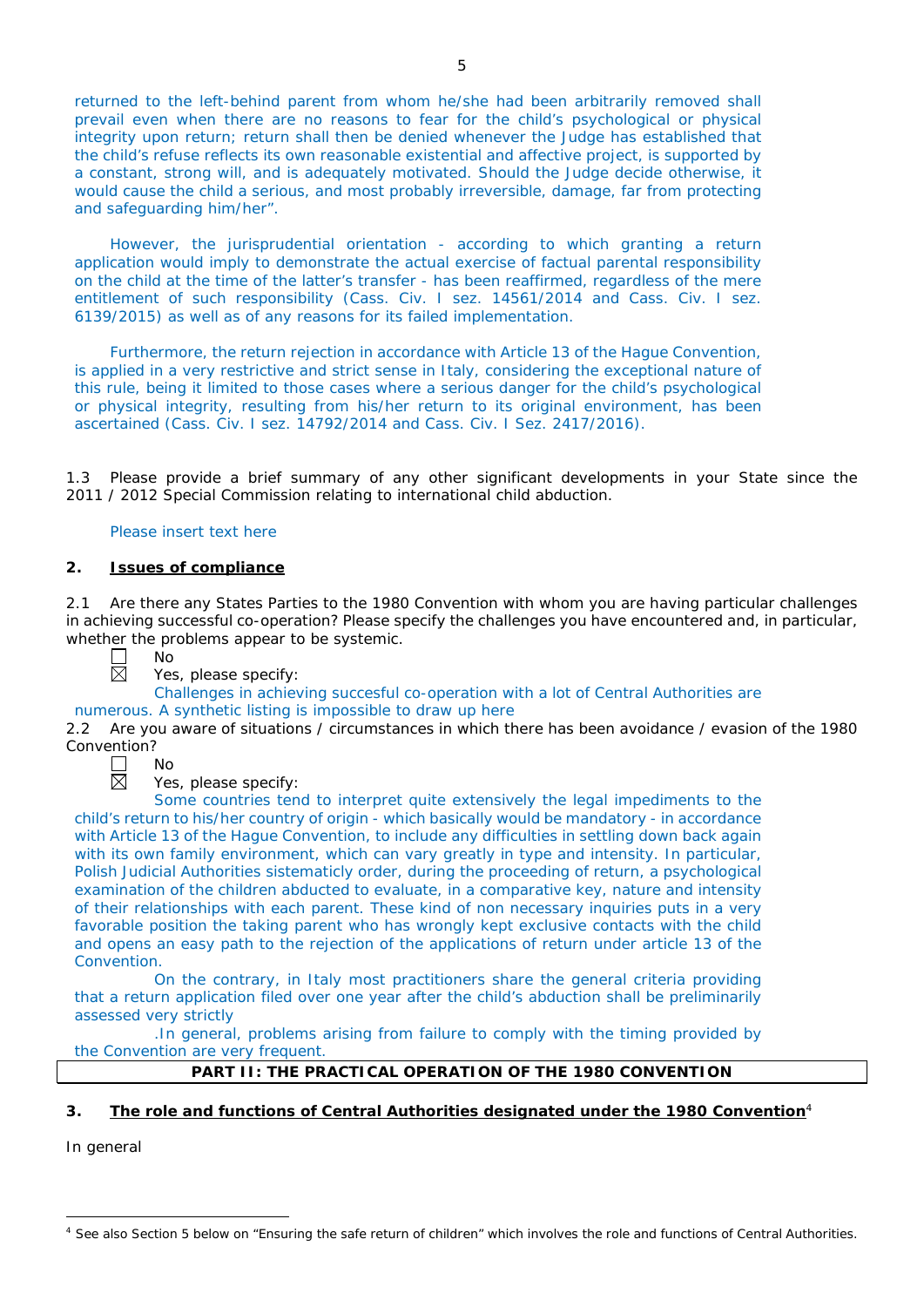

No

Yes, please specify:

Some Central Authorities, including the Russian Federation one, use the traditional paper mail for all communications, despite of the opposite rules set by the guide to good pratices. So, in some cases (notably: with Spain, Mexico and The Principality of Monaco) the notice of a hearing turned out to be completely useless since it was forwarded by the respective Central Authority by ordinary mail and reached us when the relevant hearing had already been held.

Sometimes, our requests for supplemental information of various nature, addressed to Central Authorities of some Member States (notably: Ecuador, Costa Rica and The Dominican Republic), are disregarded for a long time.

3.2 Have any of the duties of Central Authorities, as set out in **Article 7** of the 1980 Convention, raised any particular problems in practice either in your State, or in States Parties with whom you have cooperated?



No

Yes, please specify:

It sometimes happened that foreign Central Authorities have replied too concisely to our requests for information or update on the investigations to locate a child abroad, without indicating, even briefly, the type and scope of their search, thus resulting absolutely inadequate to meet the expectations of the applicants, especially when the latter have submitted a number of details on their children's possible whereabouts as well as on the persons who were likely to host them.

3.3 Has your Central Authority encountered any challenges with the application of any of the 1980 Convention provisions? If so, please specify.



Yes, please specify:

Provisions for expeditious proceedings under Article 11 of the 1980 Hague Convention are too often disregarded

## *Legal aid and representation*

No

No

3.4 Do the measures your Central Authority takes to provide or facilitate the provision of legal aid, legal advice and representation in return proceedings under the 1980 Convention (**Art. 7(2)-(g)**) result in delays in proceedings either in your own State, or, where cases originate in your State, in any of the requested States you have dealt with?



 $\overline{a}$ 

Yes, please specify:

In Italy, the preliminary administrative procedure to decide on the applicant's admission to Legal Aid -non mandatory in italian procedural system, because applications are in any case proposed by the public Prosecutors- usually slows down significantly the Hague civil proceedings by at least one month (or even more, often) since the original Legal Aid Request must be drawn up, mailed to the competent administrative authority and processed; then, the relevant decision granting Legal Aid must be forwarded to the lawyer appointed who has finally to be retained by the applicant (who sometimes has to select one among a short-list provided by the competent Bar Association).

3.5 Are you aware of any other challenges in your State, or, where cases originate in your State, in any of the requested States you have dealt with, regarding the obtaining of legal aid, advice and / or representation for either left-behind parents or taking parents?<sup>5</sup>

<sup>&</sup>lt;sup>5</sup> See paras 1.1.4 to 1.1.6 of the "Conclusions and Recommendations of the Fifth Meeting of the Special Commission to review the operation of the *Hague Convention of 25 October 1980 on the Civil Aspects of International Child Abduction* and the practical implementation of the *Hague Convention of 19 October 1996 on Jurisdiction, Applicable Law, Recognition, Enforcement and Co-operation in Respect of Parental Responsibility and Measures for the Protection of Children* (30 October – 9 November 2006) (hereinafter referred to as the ["Conclusions and Recommendations of the 2006 Special Commission"](https://assets.hcch.net/upload/concl28sc5_e.pdf)) and paragraphs 32 to 34 of the [Conclusions and Recommendations of the Special Commission](https://assets.hcch.net/upload/wop/concl28sc6_e.pdf) to review the operation of the Hague Convention of *19 [October 1980 on Jurisdiction, Applicable law, Recognition, Enforcement and Co-operation in Respect of Parental Responsibility](https://assets.hcch.net/upload/wop/concl28sc6_e.pdf)  [and Measures for the Protection of Children](https://assets.hcch.net/upload/wop/concl28sc6_e.pdf)* (1-10 June 2011 and 25-31 January 2012) (hereinafter the "C&R of the 2011/2012 Special Commission") (available on the Hague Conference website at < www.hcch.net > under "Child Abduction Section" then "Special Commission meetings").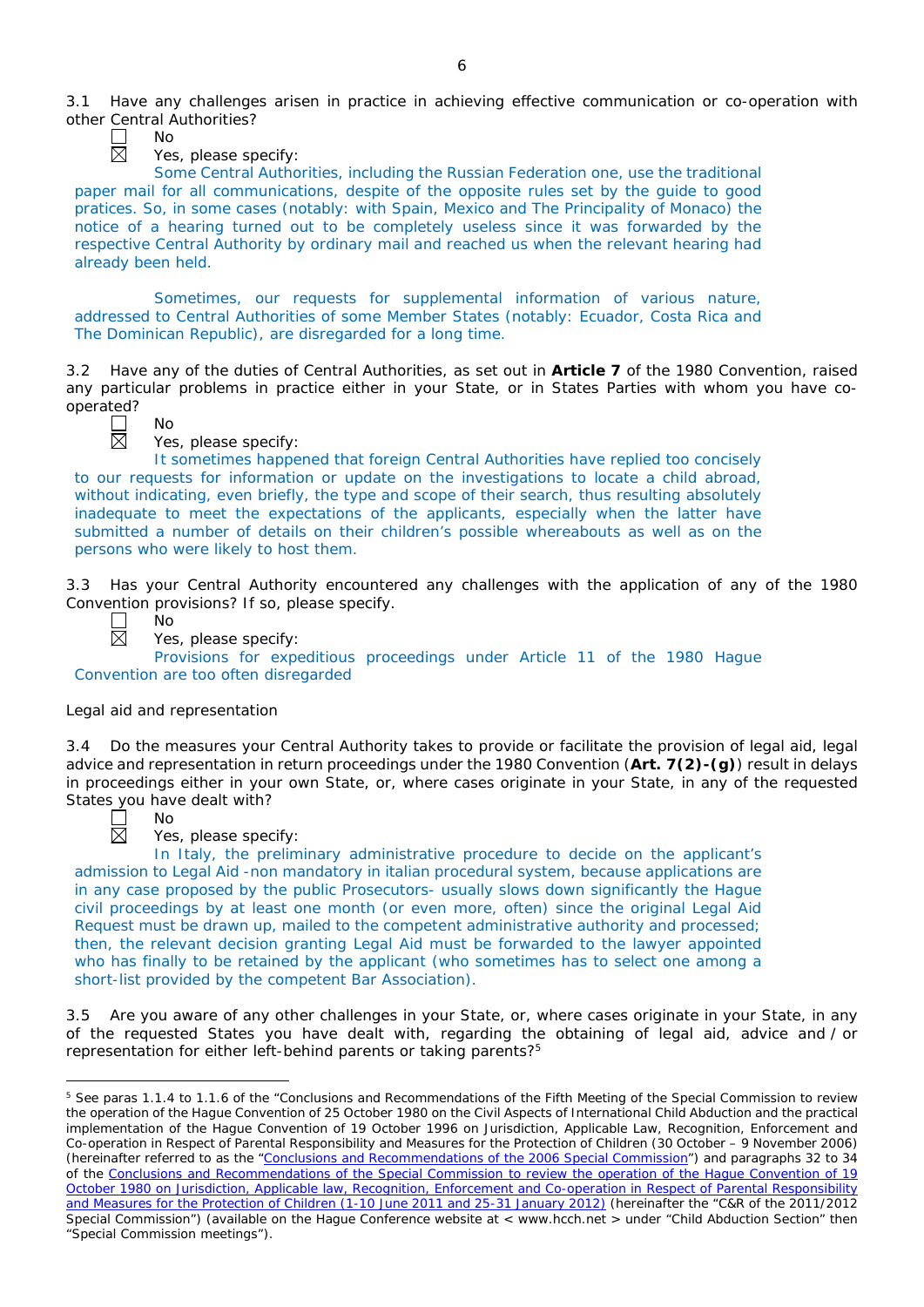

 $N<sub>0</sub>$ Yes, please specify:

The Belarus Central Authority simply provides assistance in the mere stage of locating the child in its territory, while return proceedings under the 1980 Hague Convention can be instituted before the competent Belarus courts solely by a private attorney retained by the applicant

# *Locating the child*

3.6 Has your Central Authority encountered any challenges with locating children in cases involving the 1980 Convention, either as a requesting or requested State?

 $\Box$ 闵

No

Yes, please specify the challenges encountered and what steps were taken or are considered to be taken to overcome these challenges:

In Italy, the search to locate a child in our territory is physically carried out by Police Forces while in the United States is carried out by simply consulting local data bases or sending a request to the taking parent for the child's voluntary return; this U.S. practice sometimes fails to ensure the child's localization.

In the Bolivarian Republic of Venezuela, the investigations to ascertain the actual whereabouts of the removed child are often delegated to private agencies that the applicant itself has to hire and pay for.

In addition, on one occasion the search for the child was not carried out expeditiously in Spain, although we had promptly provided to the Central Authority the address and telephone numbers of both the person hosting the child and the school the latter was attending.

3.7 Has your Central Authority worked with any external agencies to discover the whereabouts of a child wrongfully removed to or retained within your State (*e.g.*, the police, Interpol, private location services)? No

 $\overline{\boxtimes}$ 

Yes, please share any good practice on this matter:

In Italy, specialized investigative bodies take action on the basis of the information provided either by the applicant or collected by checking data available in Registry Offices, income and employment records as well as in public utilities users lists kept by the relevant business concerns. Investigative bodies also instruct to interview persons informed of the facts, if need be.

The injunction not to remove the child from the Italian jurisdiction shall not affect the court territorial jurisdiction in case of the child's subsequent change of domicile pending the same return proceedings.

*Information exchange, training and networking of Central Authorities*

3.8 Has your Central Authority shared its expertise with another Central Authority or benefited from another Central Authority sharing its expertise with your Central Authority, in accordance with the Guide to Good Practice – Part I on Central Authority Practice?<sup>6</sup><br>  $\boxtimes$  No



No

Yes, please specify: Please insert text here

3.9 Has your Central Authority organised or participated in any other networking initiatives between Central Authorities such as regional meetings via conference call or videoconference? No



 $\overline{a}$ 

Yes, please specify:

Italian Central Authority partecipated, in may of 2017, to a meeting organized in Czech Republic with some others CA (France, England and Wales, Poland, Netherland, Slovakia, Germany, Norway, Ukraine, Hungary, USA, Canada, Switzerland) about connections between CE Regulation Bruxelles II bis and the Hague Conventions

<sup>&</sup>lt;sup>6</sup> Available on the Hague Conference website at < www.hcch.net > under "Child Abduction Section" then "Guides to Good Practice". See, in particular, Chapter 6.5 on twinning arrangements.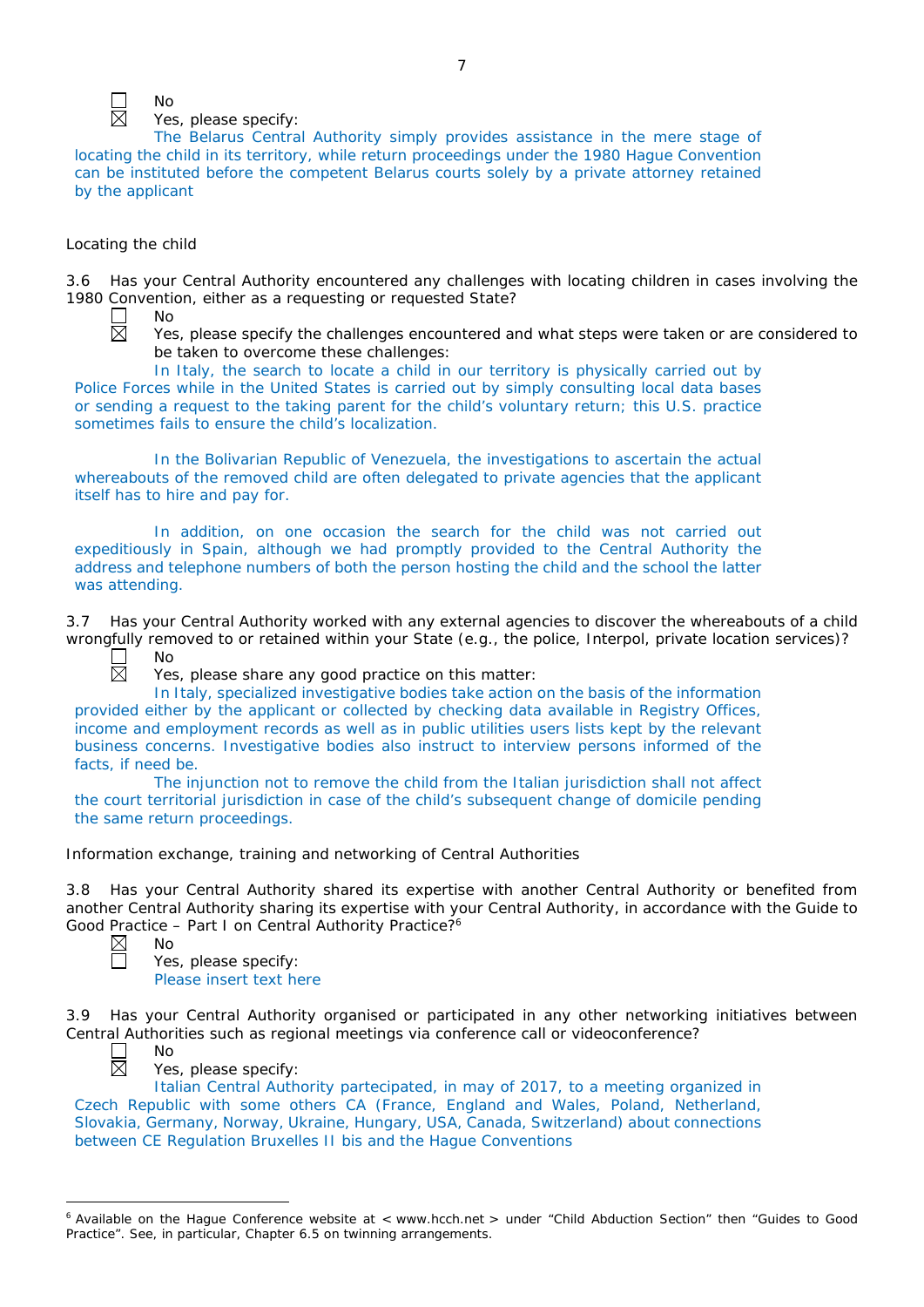### *Statistics*<sup>7</sup>

3.10 If your Central Authority does not submit statistics through the web-based INCASTAT database, please explain why.

### Please insert text here

### *Prompt handling of cases*

No

3.11 Does your Central Authority have mechanisms in place to ensure the prompt handling of cases?

 $\Box$ 区

Yes, please specify:

Applications particularly urgent (proximity of expiry of one year term from abduction, psychophysical risks for the child, danger of transferring to another country, new born children's abduction) are initially sent and received in copy as attachments to emails, with a view to expediting preliminary accomplishments without delay, while original documents will follow by priority post.

3.12 If your Central Authority is experiencing delays in handling cases please specify the main reasons for these delays:

Delayed handling of applications correctly filed to foreign Central Authorities, for long periods and for unspecified reasons before acknowledgement of receipt of the demand, that are held back before instituting court proceedings, sometimes transmitted to the Courts after the one year term.

## **4. Court proceedings & promptness**

4.1 Has your State limited the number of judicial or administrative authorities who can hear return applications under the 1980 Convention (*i.e.*, concentration of jurisdiction")?<sup>8</sup><br>  $\boxtimes$  Yes<br>  $\Box$  No, please indicate if such arrangements are being contemplated:

Yes

No, please indicate if such arrangements are being contemplated:

The jurisdiction to decide on return applications is vested exclusively with the courts specialized in dealing with children's rights, i.e. the 29 Juvenile Courts located throughout the domestic territory. After a significant reduction implemented recently in the Italian legal system, 165 Ordinary Courts and 26 Courts of Appeal are operative at present in the whole domestic territory.

Enforceable decisions issued by Juvenile Courts in the first instance stage may be appealed - only on grounds of law and not of fact - before the Supreme Court of Cassation based in Rome (whereas, as a general rule, Italy has a three-tiered judicial system).

4.2 Does your State have mechanisms in place to handle return decisions within six weeks (*e.g.*, production of summary evidence, limitation of appeals, swift enforcement)?



 $\overline{a}$ 

No

Yes, please explain:

Actions for return or for the exercise of access rights enjoy a simplified procedure in Chambers within which both parties are not necessarily required to appear. Theoretically, this allows to expedite proceedings since the introductory stage, the admission - if any - and collection of evidence, the debate and the court's reserve to decide on the case may, always hypothetically, be handled in a single hearing.

The provision of a single means of redress - which may be used only for a restricted number of grounds expressly specified by the law - significantly limits the possibility of appeal.

4.3 If your response to the previous question is No, does your State contemplate implementing mechanisms to meet the requirement of prompt return under the 1980 Convention (*e.g.*, procedures, bench-books, guidelines, protocols)?

 $\Box$ No, please explain: Please insert text here

<sup>7</sup> See paras 1.1.16 to 1.1.21 of the Conclusions and Recommendations of the 2006 Special Commission (*supra.* note 5). <sup>8</sup> See, *The [Judges' Newsletter](https://www.hcch.net/en/instruments/conventions/publications2/judges-newsletter)* on International Child Protection – Vol. XX / [Summer-Autumn 2013](https://assets.hcch.net/upload/newsletter/nl2013tome20en.pdf) the special focus of which was "Concentration of jurisdiction under the *Hague Convention of 25 October 1980 on the civil aspects of International Child Abduction* and other international child protection instruments".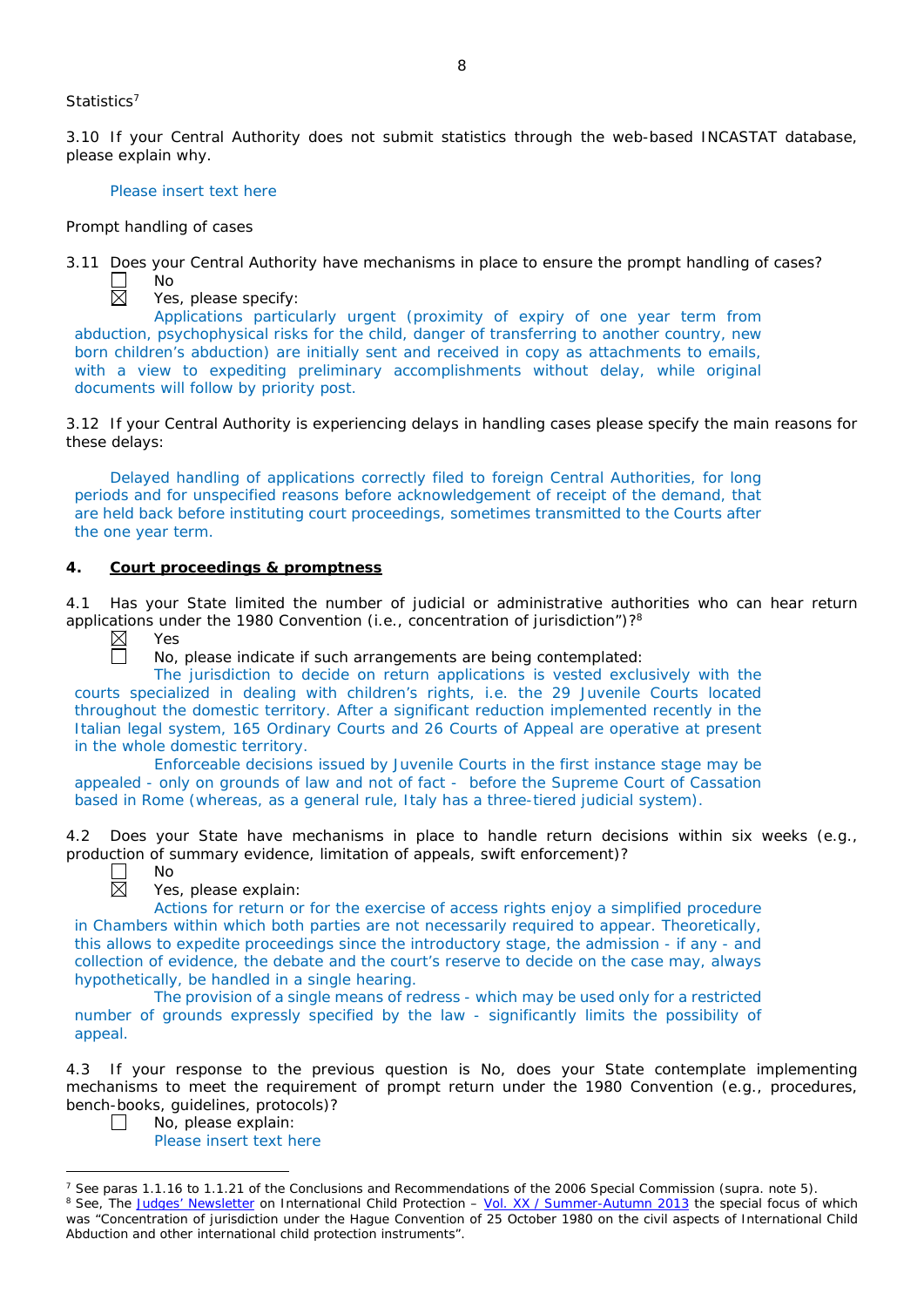Yes, please explain: Please insert text here

 $\Box$ 

4.4 If your State is experiencing delays in handling return decisions please specify the main reasons for these delays:

The excessive length of proceedings in a number of countries - in some of which the institution of court proceedings is not at all expeditious - is apparently originated from their being handled according to procedures conflicting with the summary procedure requested for urgent actions. Specifically, the accomplishment of time-consuming preliminary inquiries (expert appraisals, interview of the parties, taking of witness statements and submission of supplemental briefs) with respect to which parties are entitled to file their respective defenses and counterclaims, may often bring about considerable delays in listing the final hearing. Further delays are originated from appeal proceedings which include two additional stages.

Furthermore, remarkable difficulties have frequently arisen in the forced enforcement of return orders in a large number of countries (in particular, Romania, the Slovak Republic, Ukraine and several latin american countries). The execution of return orders falls within the jurisdiction of bailiffs, with the assistance of social workers and child psychologists whenever the taking-parent resists the return of the child and the latter - irrespective of his/her age definitely refuses to be reunited to the applicant parent. In such cases, disputes have a longstanding execution stage that may drag on for years since the orders taken to define the operational details to implement the return decision must be delivered at the presence of both parties and may also be appealed. Furthermore, the enforceability of these decisions is frequently stayed to enable that counselling be provided to the child in order to verify the actual feasibility of the return and establish the relevant conditions.

In Italy, failing to conclude the proceedings within the established conventional time limit of six weeks from their commencement, is usually due to the institution - in the first instance stage - of an incidental optional mediation procedure which many Italian Courts are prone to turn to for the purposes of dispute resolution, which, as mentioned above, is often achieved. As proved by substantial occurrences, delays can also be due to the preliminary enquiries carried out by matter experts and their aids who are requested to submit their expertise on the child's living and psychological circumstances: this process is at times lengthy, despite being ordered within the framework of summary proceedings.

On the other hand, the possibility to challenge a decision on a child's return by lodging an appeal before the Supreme Court of Cassation - which is always extremely overburden with work - takes no less than three to four months, which can also mean more than one year if the Panel holds that the appeal results manifestly unfounded out of the summary evaluation it conducts prior to noticing the date of the hearing to the parties

4.5 Do your courts regularly order immediate protective measures when initiating the return procedure, so as to prevent a new removal and minimize the harm to the child (*e.g.*, prohibit removal of the child from the jurisdiction, retain documentation, grant provisional access rights to the leftbehind parent)?

- $\Box$ No, please explain:
	- Please insert text here
		-
- ⊠ Yes, please explain:

Further removal from domestic jurisdiction is specifically prohibited by a ban not to leave the State of refuge; failure to comply with such ban results in an ex-officio prosecution. Usually, measures to avoid both further removal of the child who has been wrongfully abducted from his/her habitual residence and the flight of its taking-parent are taken by Police forces who are also responsible for locating the child and exploring with the taking-parent the possibility of a voluntary return. Police authorities are delegated to perform some preliminary investigative tasks usually vested with the State Attorney and to check the child's living conditions during their home visit. In case there is the risk of unease or prejudice, they take the required protection measures as a matter of urgency and request the assistance of the social services. In order to prevent that the taking-parent may escape with the child, an alert notice containing their full personal details is given to the border authorities who are entitled - yet not obliged - to arrest the taking-parent in the act of further attempting to remove the child. Further removal is anyway prevented by stopping the fugitives at the border. Withdrawal of travel documents may be precautionarily imposed by the competent judicial authority; as to Italian citizens, it is ordered by an administrative order adopted by the local unit of the Ministry of the Interior.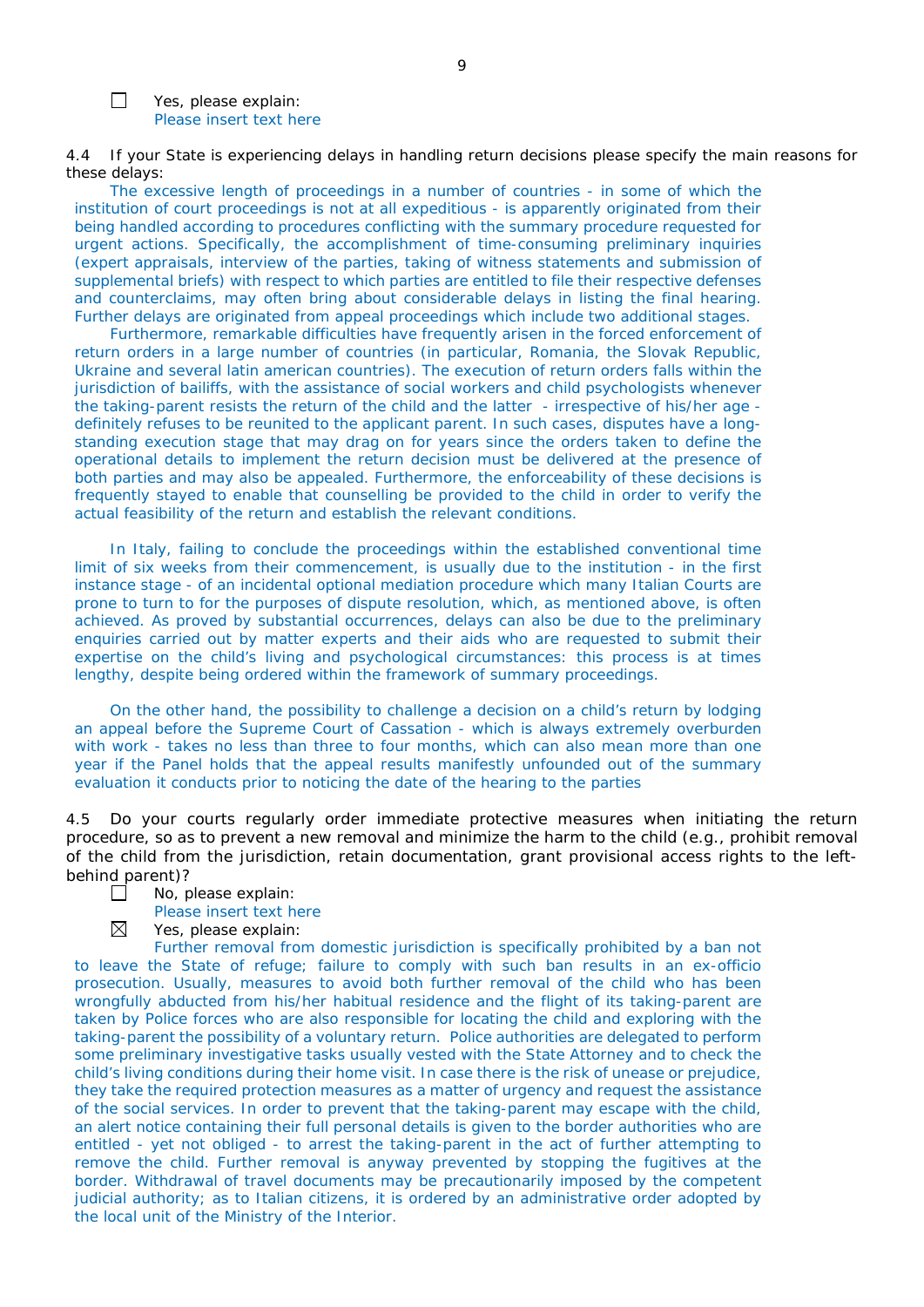4.6 Do your courts make use of direct judicial communications to ensure prompt proceedings? Yes

No, please explain: Please insert text here

4.7 If your State has not designated a sitting judge to the International Hague Network of Judges does your State intend to do so in the near future?

Yes No, please explain: Please insert text here

4.8 Please comment upon any cases (whether your State was the requesting or requested State), in which the judge (or decision-maker) has, before determining an application for return, communicated with a judge or other authority in the requesting State regarding the issue of the child's safe return. What was the specific purpose of the communication? What was the outcome?

Recently, the Italian Member of the International Hague Network of Judges (IHNJ) had a talk with the Argentinian judicial authorities to favour the safe return of a child and provided them with information and elucidations on the Italian legislation applicable to that case. The hoped-for outcome of her intervention has not been achieved, as of today.

# **5. Ensuring the safe return of children**<sup>9</sup>

*Methods for ensuring the safe return of children*<sup>10</sup>

5.1 What measures has your Central Authority taken to ensure that the recommendations of the 2006 and 2011 / 2012 Special Commission meetings<sup>11</sup> regarding the safe return of children are implemented? Dissemination, among Judicial Authorities, of the relevant recommendations included in

the HCCH Guides to Good Practices.

5.2 In particular, in a case where the safety of a child is in issue and where a return order has been made in your State, how does your Central Authority ensure that the appropriate child protection bodies in the *requesting* State are alerted so that they may act to protect the welfare of a child upon return (until the appropriate court in the requesting State has been effectively seised)?

Information regarding protection measures to be implemented abroad are forwarded by means of the Central Authorities of the Member States where Social Services are required to take action.

5.3 Where there are concerns in the requested State regarding possible risks for a child following a return, what conditions or requirements can the relevant authority in your State put in place to minimise or eliminate those concerns?

As far as we know, usually the Italian Judicial Authority does not deliver specific prescriptions or impose specific conditions capable to stay the immediate enforceability of return orders; it merely issues guidelines or instructions in that respect.

## *Use of the 1996 Convention to ensure a safe return*

5.4 If your State is not Party to the 1996 Convention, is consideration being given to the possible advantages of the 1996 Convention in providing a jurisdictional basis for urgent protective measures associated with return orders (**Arts 7 and 11**), in providing for their recognition by operation of law (**Art. 23**), and in communicating information relevant to the protection of the child (**Art. 34**)?

 $\overline{a}$ 

No

Yes, please explain: Please insert text here

<sup>9</sup> See **Art. 7(2)** *h)* of the 1980 Convention.

<sup>&</sup>lt;sup>10</sup> Where relevant, please make reference to the use of undertakings, mirror orders and safe harbour orders and other such measures in your State.

<sup>11</sup> See the [Conclusions and Recommendations](https://assets.hcch.net/upload/concl28sc5_e.pdf) of the Special Commission of 2006 (*supra.* note 5) at paras 1.1.12 and 1.8.1 to 1.8.2 and 1.8.4 to 1.8.5 and the Appendix to the Conclusions and Recommendations and the [Conclusions and Recommendations](https://assets.hcch.net/upload/wop/concl28sc6_e.pdf)  of the 2011 / [2012 Special Commission](https://assets.hcch.net/upload/wop/concl28sc6_e.pdf) (*supra.* note 5).at paras 39-43.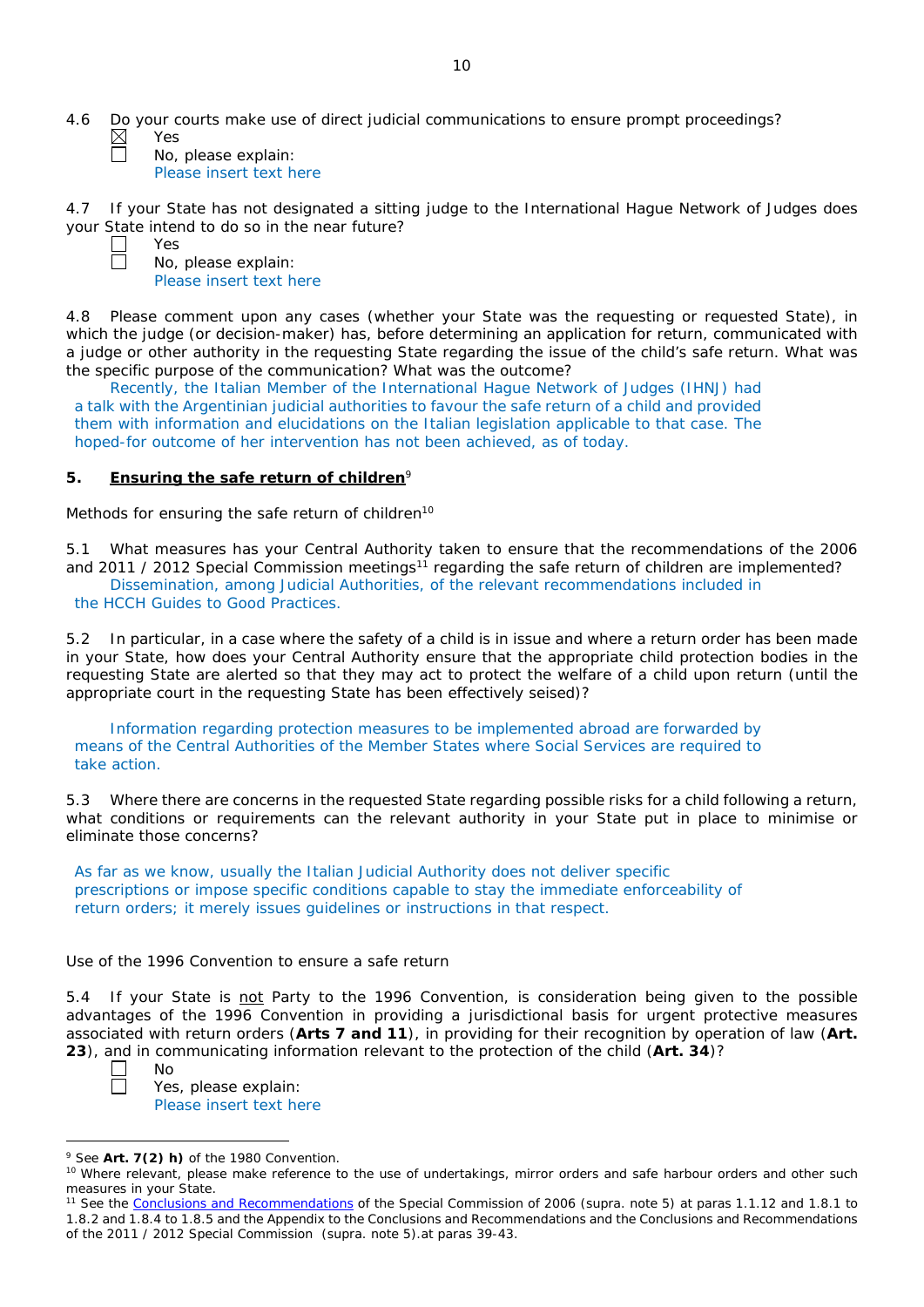### *Protection of primary carer*

5.5 Are you aware of cases in your State where a primary carer taking parent, for reasons of personal security (*e.g.*, domestic or family violence, intimidation, harassment, etc.) or others, has refused or has not been in a position to return with the child to the requesting State? How are such cases dealt with in your State? Please explain and provide case examples where possible.

: There are multiple records of opposition justified by the risk of exposing children to harm, including moral damage. Return applications were dismissed, in the most concerning cases, where it was deemed it impossible to prevent that physical and/or psychological abuse, as confirmed by documentary evidence, would be reiterated, even after imposing preventive measures. The same occurred whenever members of the household had experienced beatings, threatening and harassment that proved to widely undermine the child's serenity, balance, its possibility to develop affective bonds as well as to grow in a suitable environment, capable of meeting its essential needs, as well as whenever all of this became manifest through the effects, even indirect, that aggressive behaviors had had on the child's state of mind. In particular, one application for return was dismissed since filed by a left-behind parent who had pending charges of arms and drugs trafficking in his own country: in that case, the father's prolonged criminal behavior was regarded as a potential risk factor, given that the child could be attracted towards the same criminal environment.

5.6 In particular, would your authorities consider putting in place measures to protect the primary carer upon return in the requesting State as a mean to secure the safe return of the child? Please explain and provide case examples where possible.

There have been just a few occurrences of return decisions in which Italian Judges of Juvenile Courts pointed out - through our Central Authority - the need for implementing a support program in favor of the involved household, requesting the competent foreign Social Services to promptly adopt all the protection and supporting measures that they deemed appropriate, without ordering to get feedback on the actual implementation of the same measures and on the outcome of the proposed protection program.

## *Post-return information*

5.7 In cases where measures are put in place in your State to ensure the safety of a child upon return, does your State (through the Central Authority, or otherwise) attempt to monitor the effectiveness of those measures upon the child's return? Would you support a recommendation that States Parties should cooperate to provide each other with follow-up information on such matters, insofar as is possible?

### No

5.8 If your State is not Party to the 1996 Convention, is consideration being given to the possible advantages of the 1996 Convention in providing a jurisdictional basis for requesting a report on the situation of the child upon return to the State of habitual residence (**Art. 32-(a)**)?

| No                      |
|-------------------------|
| Yes, please explain:    |
| Please insert text here |

## **6. Voluntary agreements and mediation**

6.1 How does your Central Authority (either directly or through any intermediary) take, or is it considering taking, appropriate steps under **Article 7-(c)** to secure the voluntary return of the child or to bring about an amicable resolution of the issues? Please explain:

Police Forces and Social Services are those responsible for adopting measures aimed at bringing about a voluntary return and for cooperating with the Parties' attorneys, in order to favor an amicable dispute resolution. The family mediation agencies, which - according to the Italian legal system - are only optionally entrusted in the out-of-court stage, can be charged with mediation-related tasks only provided that all the parties consent to it. Mediation is for free only when it is a service offered by the municipal agencies.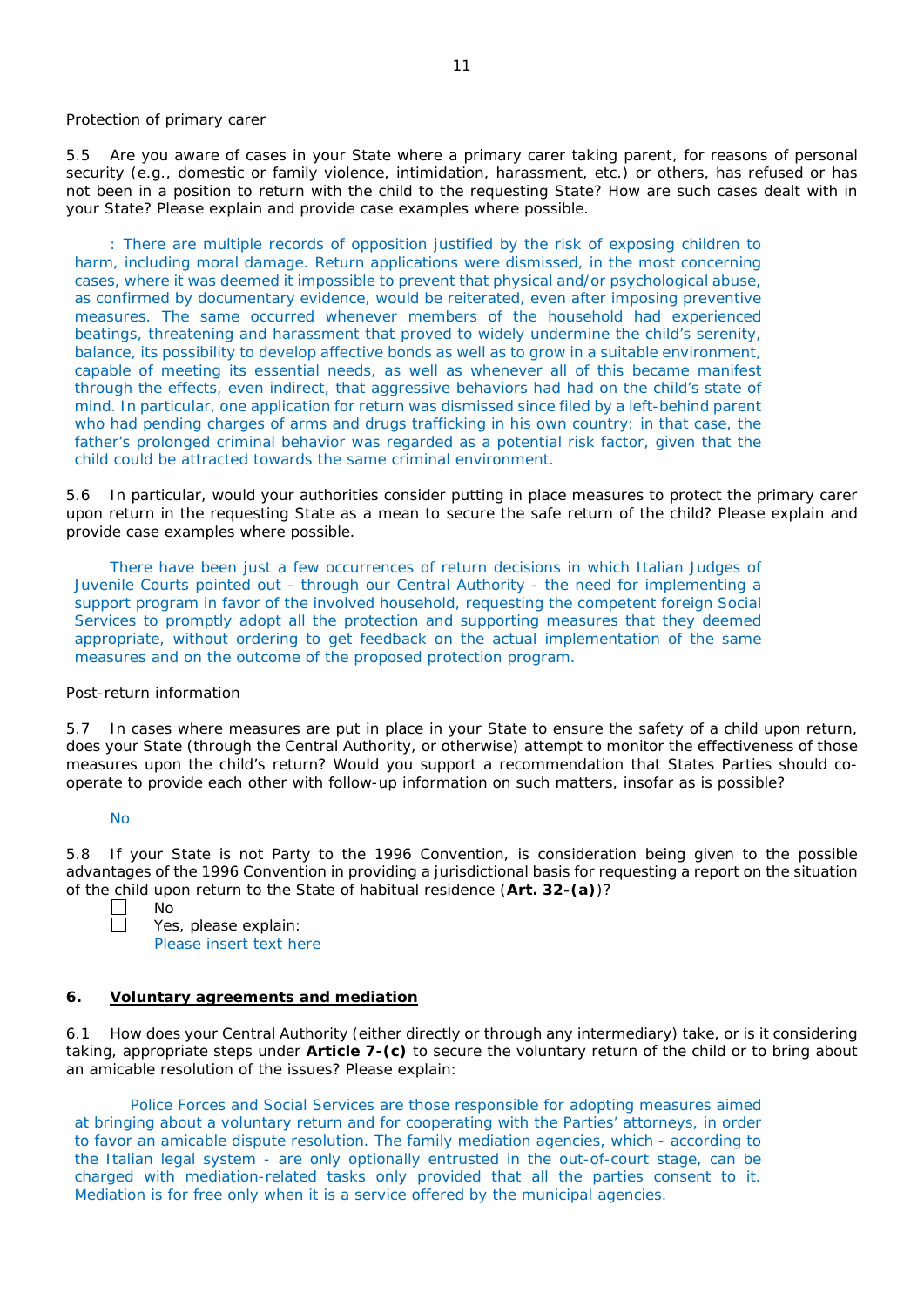6.2 In what ways have you used the "Guide to Good Practice on Mediation" <sup>12</sup> for the purpose of implementing the 1980 Convention in your State? Please explain:

The instrument of mediation was recommended throughout the national territory and various courts turn to it in an incidental manner during the preliminary stage, thus achieving great results as confirmed by numerous records.

 $\overline{a}$ 

<sup>&</sup>lt;sup>12</sup> Available on the Hague Conference website at < www.hcch.net > under "Child Abduction Section" then "Guides to Good Practice".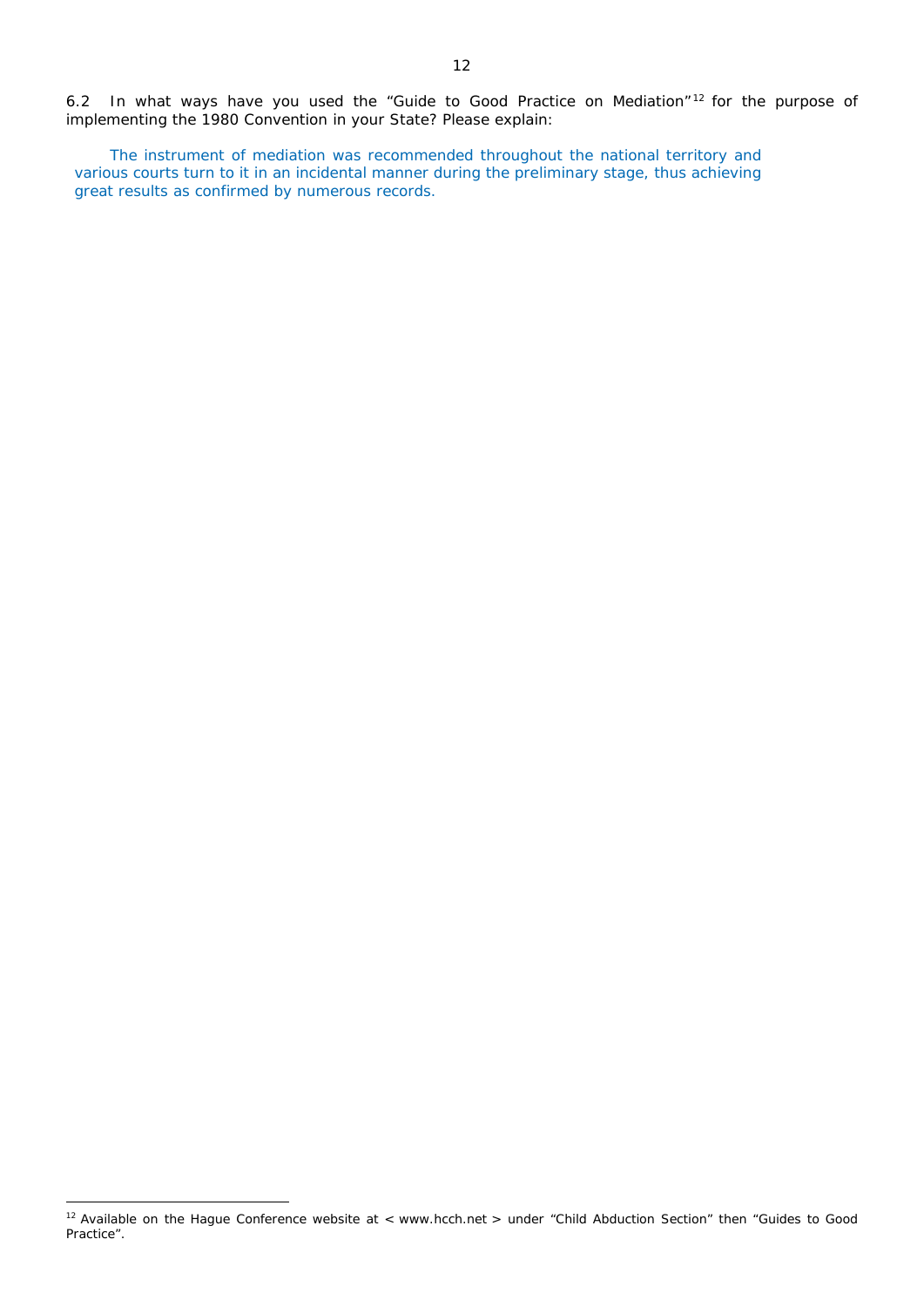6.3 Has your State considered or is it in the process of considering the establishment of a Central Contact Point for international family mediation to facilitate access to information on available mediation services and related issues for cross-border family disputes involving children, or has this task been entrusted to the Central Authority?<sup>13</sup>

| ۰<br>× |  |
|--------|--|
|        |  |
|        |  |
|        |  |
|        |  |
|        |  |
|        |  |
|        |  |
|        |  |
|        |  |

 $\Box$ 

No, please explain: No information about it Yes, please explain:

Please insert text here

# **7. Preventive measures**

No

7.1 Has your State taken steps to advance the development of a travel form under the auspices of the International Civil Aviation Organisation?14

Yes, please describe:

7.2 Regardless of whether the International Civil Aviation Organisation adds the development of a travel form to its work programme, would your State support the development of a non-mandatory model travel form under the auspices of the Hague Conference?

 $\overline{a}$ 

Yes No, please explain: A project of the form has been prepared

# **8. The Guide to Good Practice under the 1980 Convention**

8.1 In what ways have you used the Parts of the Guide to Good Practice<sup>15</sup> to assist in implementing for the first time, or improving the practical operation of, the 1980 Convention in your State?

a. Part I on Central Authority Practice. Please explain:

providing deeds containing concise and clear contents; reporting the Central Authority e-mail address in every document along with the telephone number and the e-mail address of the Case Officer; creating a web site detailing the main tasks and the operating procedures of the Central Authority, also duly explained in web sites on Hague Conventions' related matters which are run by the Ministry of Justice and the Ministry of Foreign Affairs; using and providing applicants standard forms to submit their applications; ensuring expeditious actions; keeping constant and precise communication with the parties.

b. Part II on Implementing Measures. Please explain:

Requesting that the Central Authority gets the permanent allocation of all available material and human resources, including language experts, with the right competencies and professional qualifications so as to aptly and promptly deal with an increasing workload; accepting the cooperation offered by the International Police Forces as well as by domestic administrative institutions; keeping electronic records of case files;

c. Part III on Preventive Measures. Please explain:

collecting, complementing, perfecting, transmitting and translating deeds, documents and communications in an accurate manner, complying with deadlines, and providing explanations for possible delays

d. Part IV on Enforcement. Please explain:

preliminary assessing whether the application is complete, to acknowledge its receipt and, if necessary, to promptly ask for further information, clarification and additional documents; helping applicants to retain a lawyer and to duly report on any activities undertaken in the clients' interests; working towards parental agreements during meetings with the parties and their attorneys also when enforcing a return order.

8.2 How have you ensured that the relevant authorities in your State have been made aware of, and have had access to, the Guide to Good Practice?

<sup>&</sup>lt;sup>13</sup> As it has been encouraged in the Guide to Good Practice on Mediation, Chapter 4, on "Access to Mediation". par. 114-117. See also [Conclusions and Recommendations of the 2011](https://assets.hcch.net/upload/wop/concl28sc6_e.pdf) / 2012 Special Commission (*supra.* note 5) at par. 61.

<sup>14</sup> See the [Conclusions and Recommendations of the 2011](https://assets.hcch.net/upload/wop/concl28sc6_e.pdf) / 2012 Special Commission (*supra.* note 5) at par. 92.

<sup>&</sup>lt;sup>15</sup> All Parts of the Guide to Good Practice under the 1980 Convention are available on the Hague Conference website at < www.hcch.net > under "Child Abduction Section" then "Guides to Good Practice".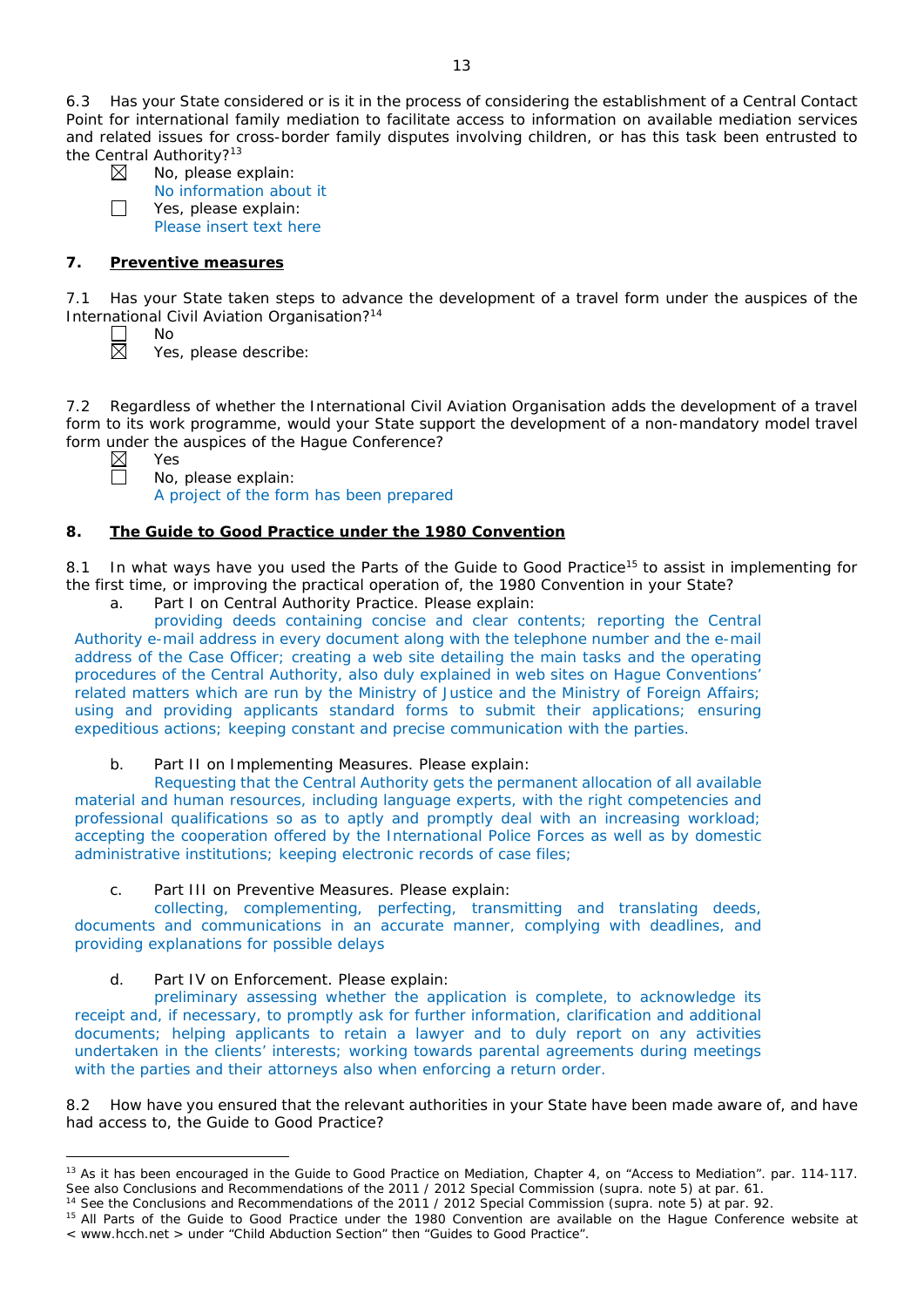Inviting Judicial Authorities to xonsult the guide

8.3 Do you have any other comments about any Part of the Guide to Good Practice?

Please insert text here

# **9. Publicity and debate concerning the 1980 Convention**

9.1 Has the 1980 Convention given rise to (a) any publicity (positive or negative) in your State, or (b) any debate or discussion in your national parliament or its equivalent?<br>  $\square$  No<br>
Yes, please indicate the outcome of this debate or discussion

No

Yes, please indicate the outcome of this debate or discussion, if any: Negative publicity by mass media abaout cases of non return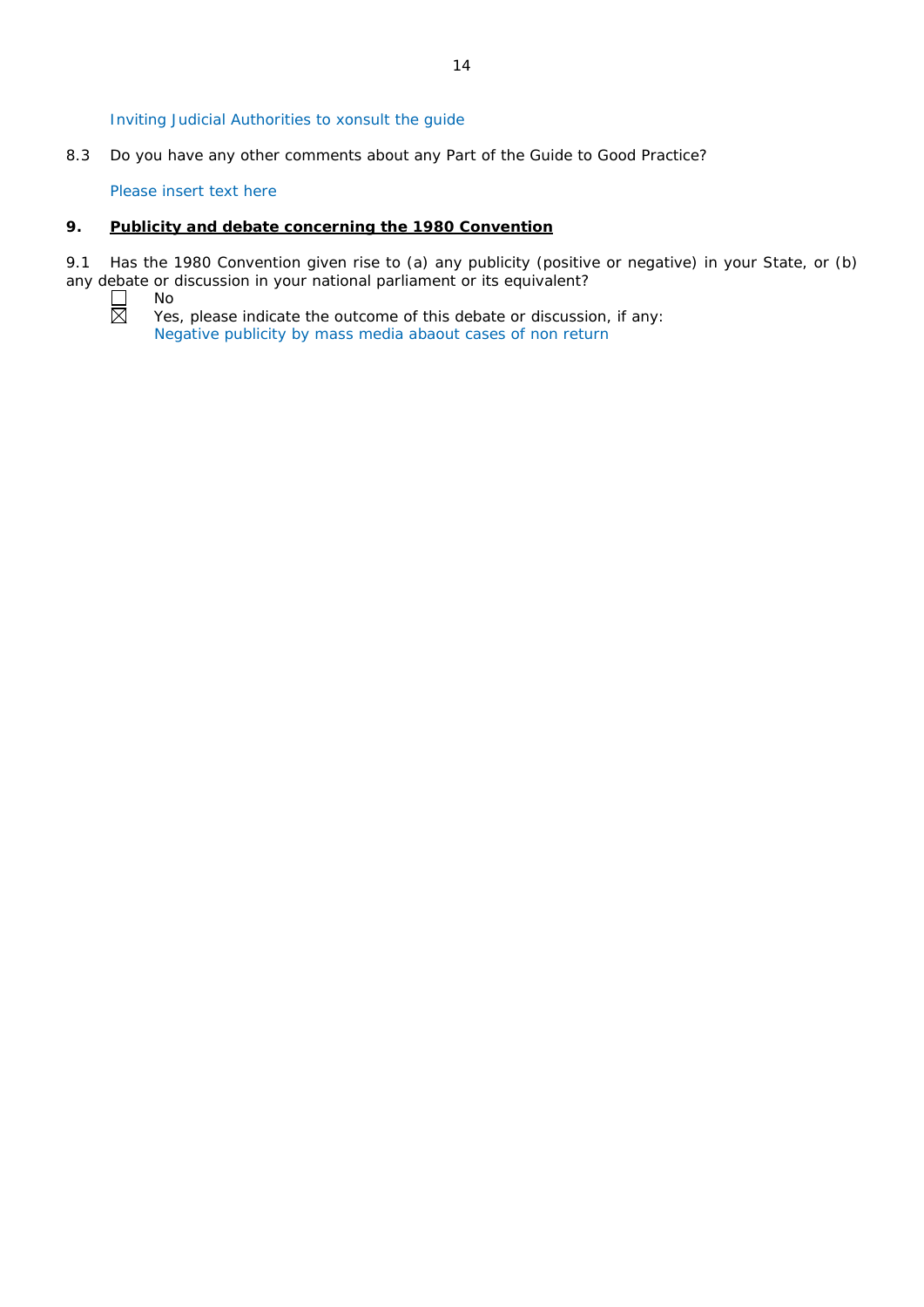9.2 By what methods does your State disseminate information to the public about the 1980 Convention?

Websites managed by Justice and Foreign Ministries

# **PART IV: TRANSFRONTIER ACCESS / CONTACT AND INTERNATIONAL FAMILY RELOCATION**

## **10. Transfrontier access / contact**<sup>16</sup>

10.1 Since the 2011 / 2012 Special Commission, have there been any significant developments in your State regarding Central Authority practices, legislation, procedural rules or case law applicable in cases of transfrontier contact / access?

No

Yes, please explain:

Article 317 bis of the Italian Civil Code explicitly provides that ascendants shall be entitled to maintain significant relations with their minor grandchildren, thus ensuring that also ascendants have the possibility to claim the effective exercise of their access rights

10.2 Please indicate any important developments in your State, since the 2011 / 2012 Special Commission, in the interpretation of **Article 21** of the 1980 Convention.

No one

10.3 What problems have you experienced, if any, as regards co-operation with other States in respect of:

a. the granting or maintaining of access rights;

Some Member States tend to interpret provisions under Article 21 of the Hague Convention in an unjustified restrictive sense: they apply this institution exclusively when access right has been acknowledged by a previous decision that is being disregarded by the other parent and when the child has been the victim of an international abduction; failing either of these requisites, the access application is not granted in these countries

- b. the effective exercise of rights of access; and Please insert text here
- c. the restriction or termination of access rights. Please insert text here

Please provide case examples where possible. Please insert text here

10.4 In what ways have you used the "General Principles and Guide to Good Practice on Transfrontier Contact Concerning Children"17 to assist in transfrontier contact / access cases in your State? Can you suggest any further principles of good practice?

The Italian Central Authority, ever since the preliminary stage of Hague proceedings, draws the attention of both parties on the possibility of reaching an amicable settle of parental dispute. Especially when the applicant's access right has already been recognized and regulated and its breach causes the Judicial Authority to modify ex officio any decisions already in force as well as to sentence the respondent to pay compensation for non-material damage and a fine in accordance with Article 709 ter of Italy's Code of Civil Procedure. Where the circumstances so require, the cooperation of both social services and the parties' private attorneys is solicited; they are informed of the possibility of having recourse to a family mediation plan scheduled by mediation experts.

## **11. International family relocation**<sup>18</sup>

 $\overline{a}$ 

<sup>16</sup> See the [Conclusions and Recommendations](https://assets.hcch.net/upload/concl28sc5_e.pdf) of the 2006 Special Commission (*supra.* note 5) at paras 1.7.1 to 1.7.3. <sup>17</sup> Available on the Haque Conference website at < www.hcch.net > under "Child Abduction Section" then "Guides to Good Practice".

<sup>&</sup>lt;sup>18</sup> See the Conclusions and Recommendations of the 2006 Special Commission meeting at paras 1.7.4 to 1.7.5:

*<sup>&</sup>quot;*1.7.4 The Special Commission concludes that parents, before they move with their children from one country to another, should be encouraged not to take unilateral action by unlawfully removing a child but to make appropriate arrangements for access and contact preferably by agreement, particularly where one parent intends to remain behind after the move.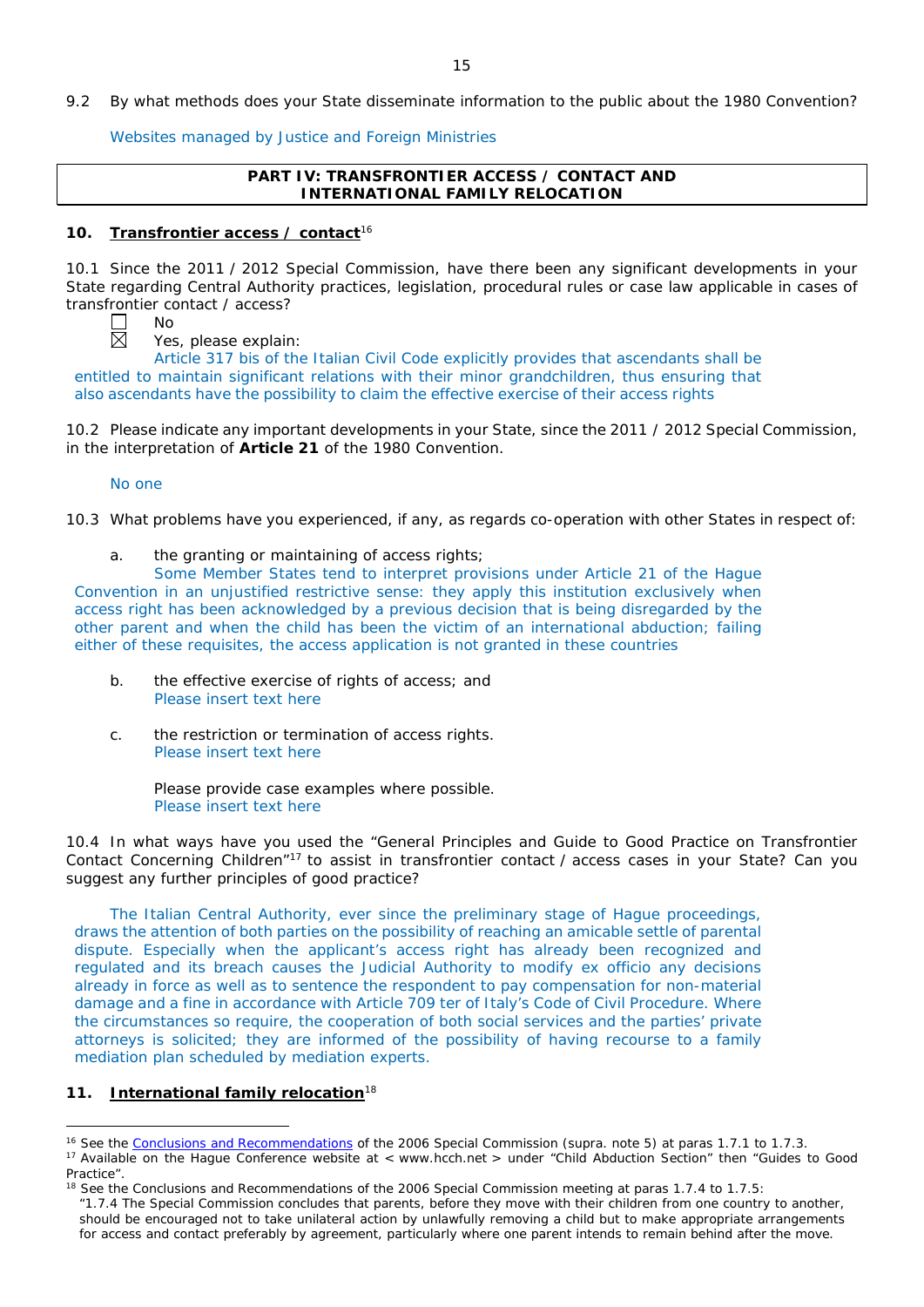11.1 Since the 2011 / 2012 Special Commission, have there been any significant developments in your State regarding the legislation, procedural rules or case law applicable to international family relocation? Where possible, please explain these developments in the legislation, procedural rules or case law:

No

# **PART V: NON-CONVENTION CASES AND NON-CONVENTION STATES**

### **12. Non-Convention cases and non-Convention States**

12.1 Are there any States that you would particularly like to see become a State Party to the 1980 Convention? If so, what steps would you suggest could be taken to promote the Convention and encourage ratification of, or accession to, the Convention in those States? Please explain:

It could be advisable the invitation of observers, that facilitates the illustration of benefits of a good application of the Convention and verification of its compatibility with basic principles of islamic family law, as witnessed by good co-operation with Morocco

12.2 Are there any States which are not Parties to the 1980 Convention or not Members of the Hague Conference that you would like to see invited to the Special Commission meeting in 2017?

#### Please insert text here

#### *The "Malta Process"*<sup>19</sup>

 $\overline{a}$ 

- 12.2 In relation to the "Malta Process":
	- a. Do you have any comment to make on the "Principles for the Establishment of Mediation Structures in the context of the Malta Process" and the accompanying Explanatory Memorandum?<sup>20</sup> No

b. Have any steps been taken towards the implementation of the Malta Principles in your State and the designation of a Central Contact Point, in order to better address cross-border family disputes over children involving States that are not a Party to the 1980 and 1996 Conventions?

| $\Box$ | Nο                      |
|--------|-------------------------|
| $\Box$ | Yes, please explain:    |
|        | Please insert text here |

c. What is your view as to the future of the "Malta Process"? Please insert text here

### **PART VI: TRAINING AND EDUCATION AND THE TOOLS, SERVICES AND SUPPORT PROVIDED BY THE PERMANENT BUREAU**

<sup>1.7.5</sup> The Special Commission encourages all attempts to seek to resolve differences among the legal systems so as to arrive as far as possible at a common approach and common standards as regards relocation."

<sup>&</sup>lt;sup>19</sup> The "Malta Process" is a dialoque between certain States Parties to the 1980 and 1996 Conventions and certain States which are not Parties to either Convention, with a view to securing better protection for cross-border rights of contact of parents and their children and addressing the problems posed by international abduction between the States concerned. For further information see the Hague Conference website at < www.hcch.net > under "Child Abduction Section" then "Judicial Seminars on the International Protection of Children".

<sup>&</sup>lt;sup>20</sup> The Principles and Explanatory Memorandum were circulated to all Hague Conference Member States and all States participating in the Malta Process in November 2010. They are available on the Hague Conference website at < www.hcch.net > under "Child Abduction Section" then "Judicial Seminars on the International Protection of Children".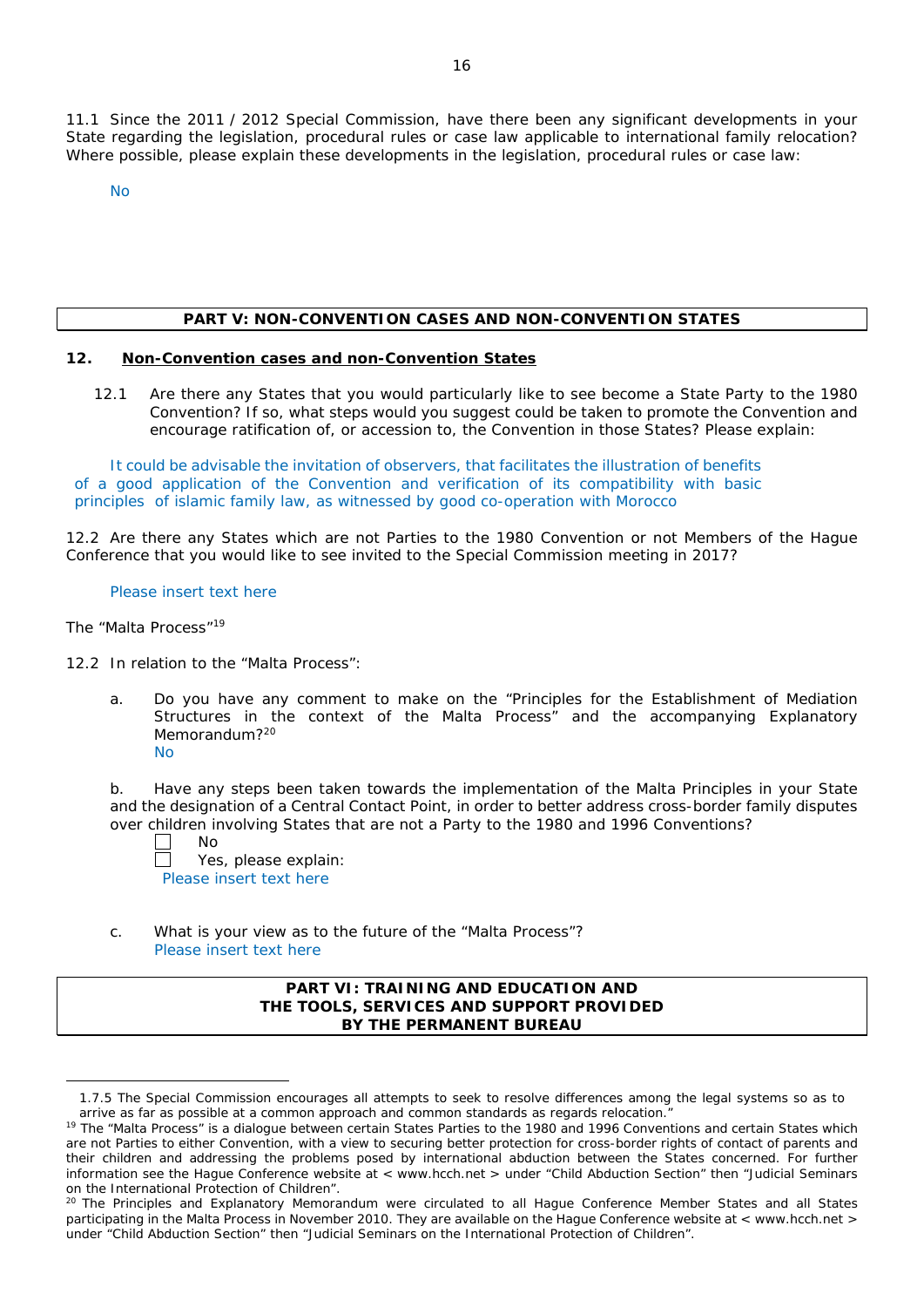# **13. Training and education**

13.1 Can you give details of any training sessions / conferences organised in your State to support the effective functioning of the 1980 Convention, and the influence that such sessions / conferences have had?

Support of attorneys training courses, useful to spread the knowledge of the tools among pratitioners

## **14. The tools, services and support provided by the Permanent Bureau**

## *In general*

14.1 Please comment or state your reflections on the specific tools, services and support provided by the Permanent Bureau to assist with the practical operation of the 1980 and 1996 Conventions, including: a. The Country Profile available under the Child Abduction Section.

- very useful for all users, if prepareted correctly and completely
- b. INCADAT (the international child abduction database, available at  $\lt$  www.incadat.com  $\gt$ ). n the short run since I took the charge, wich remained vacant for a long term, it

was not possible the consultation of the archive. By our side, the inclusion of decisions in the archive is made difficult by the need to translate and convey texts from sensitive data.

c. *The Judges' Newsletter* on International Child Protection - the publication of the Hague Conference on Private International Law which is available online for free:  $21$ 

In the short run since I took the charge, it was not possible the consultation of the

**Newsletter** 

 $\overline{a}$ 

d. The specialised "Child Abduction Section" of the Hague Conference website  $(<$  www.hcch.net >);

In the short run since I took the charge, it was not possible the consultation of the Child abduction section of the website

- e. INCASTAT (the database for the electronic collection and analysis of statistics on the 1980  $Convention):^{22}$ good tool of overview
- f. Providing technical assistance and training to States Parties regarding the practical operation of the 1980 and 1996 Conventions.<sup>23</sup> Such technical assistance and training may involve persons visiting the Permanent Bureau or, alternatively, may involve the Permanent Bureau organising, or providing assistance with organising, national and international judicial and other seminars and conferences concerning the Convention(s) and participating in such conferences; Italian CA, sharing the view of improving mutual technical assistance, has declared

its willingness to organize and manage a "mentoring programme" requested by Armenia through HCCH

g. Encouraging wider ratification of, or accession to, the Convention(s), including educating those unfamiliar with the Convention(s):  $24$ Please insert text here

h. Supporting communications between Central Authorities, including maintaining their contact details updated on the HCCH website; The publication of contact details continously updated facilitates the AC activities

<sup>&</sup>lt;sup>21</sup> Available on the Hague Conference website at < www.hcch.net > under "Child Abduction Section" and "Judges' Newsletter on International Child Protection". For some volumes of *The Judges' Newsletter*, it is possible to download individual articles as required.

 $22$  Further information is available via the Hague Conference website at < www.hcch.net > under "Child Abduction Section" then "INCASTAT".

<sup>&</sup>lt;sup>23</sup> Such technical assistance may be provided to judges, Central Authority personnel and / or other professionals involved with the practical operation of the Convention(s).

 $24$  Which again may involve State delegates and others visiting the Permanent Bureau or, alternatively, may involve the Permanent Bureau organising, or providing assistance with organising, national and international judicial and other seminars and conferences concerning the Convention(s) and participating in such conferences.